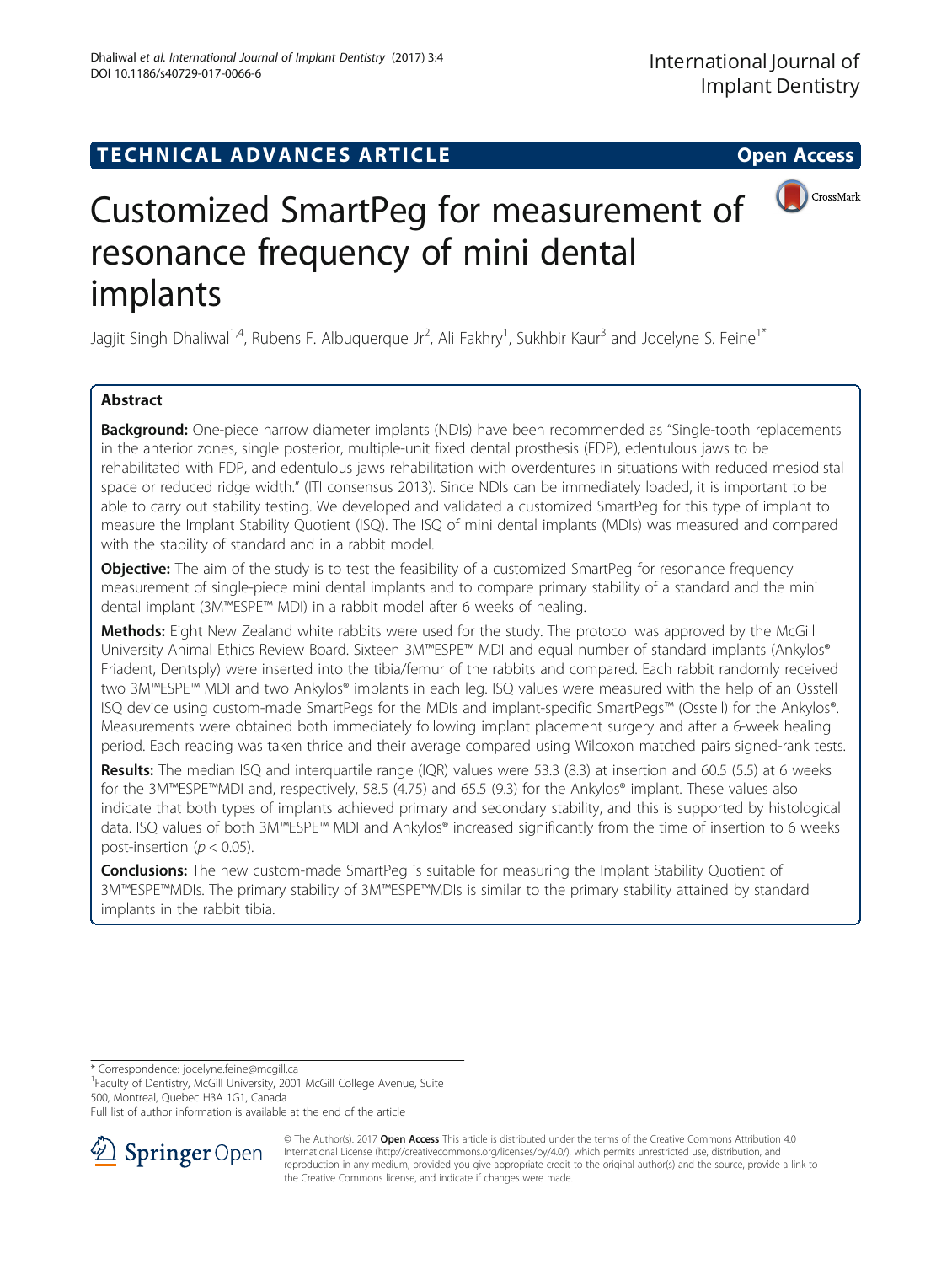### Background

Osseointegration refers to the phenomenon for close apposition of the bone to the surface of an implant with no interposing tissue that can be clinically demonstrated by absence of mobility [[1, 2\]](#page-5-0). Obtaining primary stability seems to be a precondition for a successful osseointegration [\[3](#page-5-0)]. Dental implants have a success rate of over 90% and are available in various sizes with different surfaces [[4, 5\]](#page-5-0). The diameter of dental implants usually ranges from 3 mm (narrow diameter) to 7 mm (wide diameter), with the majority falling in the "standard diameter" range of 3.7 to 4.0 mm.

Single-piece mini dental implants (MDIs) or narrow diameter implants (NDIs) are being widely used for stabilizing complete dentures [\[6\]](#page-5-0), orthodontic anchorage [[7, 8](#page-5-0)], single-tooth replacements, and fixing surgical guides for definitive implant placement, and as transitional implants for support of interim removable prosthesis during the healing phase of final fixtures [\[9](#page-5-0)–[11\]](#page-5-0).

Due to the MDIs' narrower diameter (1.8–2.4 mm) as compared with regular implants, the width of the bone required for their placement is smaller, making the surgery minimally invasive as compared with the surgery for conventional implant insertion [[12\]](#page-5-0). In addition, transmucosal placement is performed using a single pilot drill, reducing the need for sutures and long recovery periods [\[13\]](#page-5-0). Mini dental implants can also be immediately loaded and are cost-effective, which makes them an advantageous alternative for mandibular implant overdentures [\[13](#page-5-0), [14\]](#page-5-0). The success of these implants will depend, however, on their capacity to outstand functional loadings.

Osseointegrated implants are clinically characterized by the absence of mobility, which can be assessed by measuring the primary and secondary implant stability [[15, 16](#page-5-0)]. Some authors have suggested that primary stability is a critical factor in predicting whether an implant will be successful or not, and it is considered of highest importance in the long-term success of dental implants [[17, 18\]](#page-5-0). It has also been reported that micro movements can be detected at an early stage by measuring the primary implant stability and that they are unfavorable to the osseointegration of dental implants [[19](#page-5-0)–[21\]](#page-5-0).

Mechanical testing methods like reverse torque, or "pullout test," have been used to study and measure the mechanical interface between implant and bone in various ways [[22](#page-5-0), [23\]](#page-5-0). The Branemark group has evaluated the mechanical properties of osseointegrated implants using torsion and pullout tests and lateral loading tests [[24](#page-5-0), [25](#page-5-0)]. Presence or absence of mobility and the bone level around the implant can be estimated by non-invasive methods based on resonance frequency analysis (RFA) such as those used by Periotest and Osstell™ devices [[26](#page-5-0)–[30\]](#page-5-0).

Resonance frequency analysis has been used to document changes in the bone healing along the implantbone interface by measuring the stiffness of implant in the bone tissue [\[31](#page-5-0)–[34\]](#page-5-0). It has also been used to determine whether implants are ready for the final restoration [[35\]](#page-5-0) or ready to be loaded [\[33\]](#page-5-0) and to identify the implants at "risk" [\[36\]](#page-5-0). The first studies using RFA were published in 1996 [\[37](#page-5-0)]. In 1997, Meredith et al. suggested a non-invasive method for determining the resonance frequency associated with dental implants by connecting an adapter/transducer onto the abutment in an animal study [[38\]](#page-5-0). The experimented RFA system, base on magnetic pulses, has been commercially produced as Osstell since the year 2000 [\[19](#page-5-0)] (Osstell AB, Göteborg, Sweden). Osstell was later followed by Osstell Mentor™ and Osstell ISQ™. It calculates the Implant Stability Quotient (ISQ) converting kilohertz units to ISQ on a scale of 1–100, where 100 signifies the highest implant stability. Increases in ISQ measurements indicate improved bone stiffness and healing around the implant and better implant stability. The Osstell ISQ works by introducing a controlled vibration to the implant by means of a sensor and a rod (SmartPeg) connected to the implant and measuring its frequency. These Smart-Pegs are usually fabricated for standard diameter implants. The osseointegration potential of single-piece mini dental implants (3M™ESPE™ MDIs) has never been assessed by RFA. The immediate post-surgical ISQ assessment of MDIs is particularly relevant due to their smaller size and surface area in comparison to standard implants.

There are no published studies on the ISQ measurement of mini dental implants, as SmartPegs for these implants are not available till date. Since these are onepiece implants and do not have an internal thread for the SmartPeg's attachment, a custom-made SmartPeg needs to be fabricated for ISQ measurement. Therefore, we developed and tested a customized SmartPeg for 3M™ESPE™ MDIs to measure the ISQ.

#### **Objective**

The aim of the study is to test the feasibility of a customized SmartPeg for ISQ measurement of single-piece mini dental implants and to compare the primary stability of a standard and the mini dental implant (3M™ESPE™MDI) in a rabbit model after 6 weeks of healing.

### Methods

#### Development of a customized SmartPeg

Single use Osstell SmartPegs for standard implants are made from a soft metal with a zinc-coated magnet mounted on top of it and attached to the implants or abutments' internal threads. As the company does not provide SmartPegs for one-piece implants, we developed a customized SmartPeg for mini dental implants  $(3M^{\omega}ESPE^{\omega} MDIS)$ , which do not have internal threads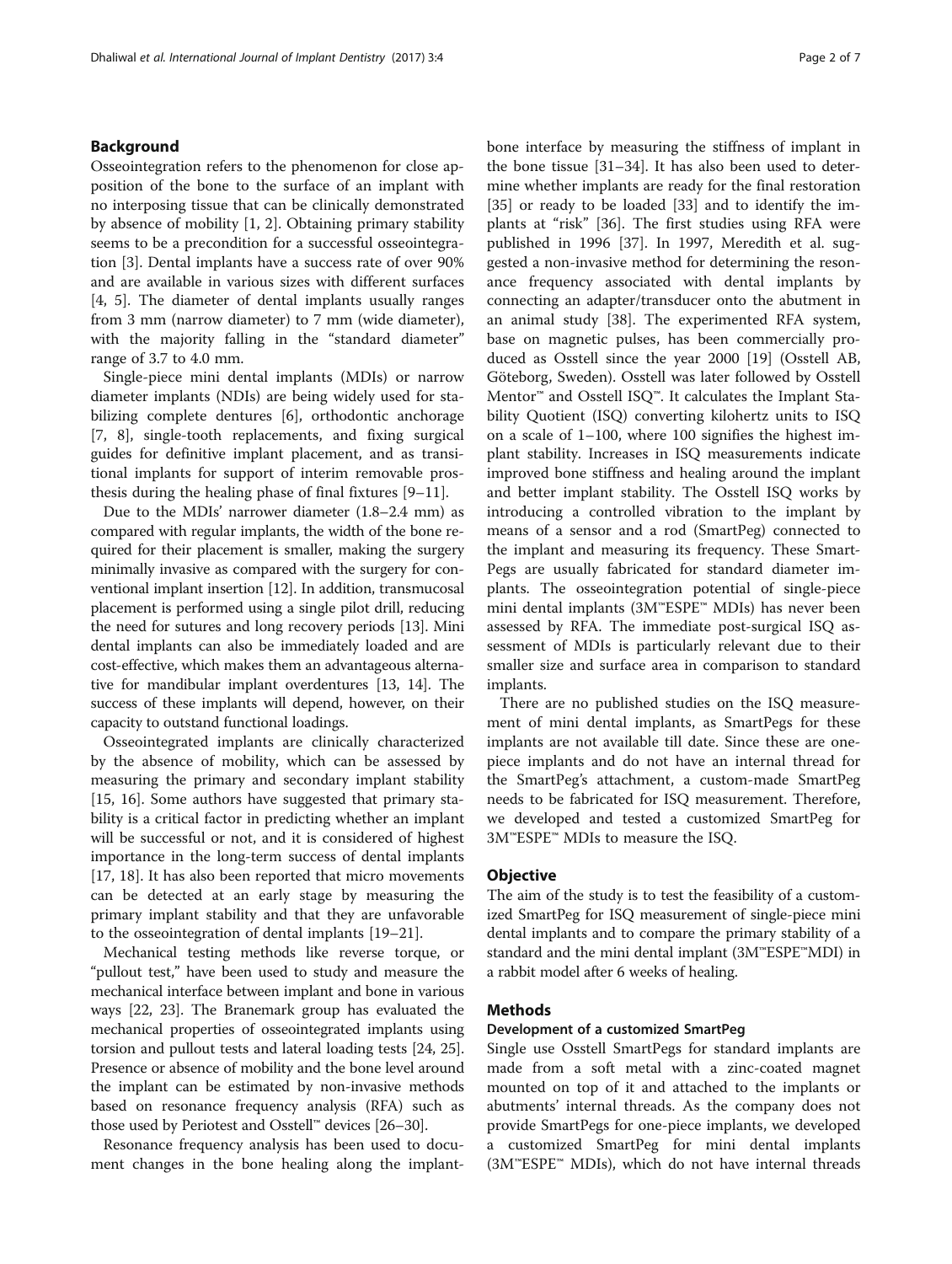(Fig. 1). After confirming that the standard SmartPegs™ are fabricated in aluminum, we customized a prototype in the same metal with a square-shaped assembly, which could be tightened with a small screw over the spherical top end of the MDIs. Our SmartPeg prototype was tested for reproducibility verifying the ISQ values on an MDI inserted into a wooden plank made of balsa wood. RFA measurements were taken 50 times, and a standard error of mean of all measurements was calculated.

#### Animal model and sample size

Eight clinically healthy New Zealand white rabbits weighing >3.5 kg used for the study were housed in the Central Animal House facility. The head of the tibia/ femur of the animals were chosen for the implantation of samples because they have been widely used as an animal model, and so, our results could be promptly compared [[39](#page-5-0)–[46](#page-6-0)]. The sample size of this study has been calculated based on the results of a similar study [[36\]](#page-5-0). It was expected that 88% statistical power would be achieved by using sixteen 3M™ESPE™MDIs (experimental) and equal number of regular implants Ankylos<sup>®</sup>, Dentsply Friadent GmbH (control). Each animal received two implants on each of the hind limbs, i.e., the right and left tibia/femur heads, randomly. Therefore, each animal had a total of four implants, i.e., two experimental and two regular implants, randomly located.

#### Surgical procedures

The procedures were approved by the institutional animals' ethics review board of McGill University, Montreal, Canada. Adequate measures were taken into consideration



to minimize pain and distress in the animal during the procedure. Animals were anesthetized by intravenous injections of a ketamine hydrochloride-xylazine mixture at 35–50 and 1–3 mg/kg, respectively, according to the method described by Green et al. [\[47\]](#page-6-0). Acepromazine was injected subcutaneously at the dosage of 1 mg/kg. Further injections of the mixture were given to maintain anesthesia, if necessary. All surgical procedures were performed in accordance with McGill's standardized operating protocol (SOP).

For the MDIs, a small longitudinal skin incision was made just distal to the tibia/femur joint. The tibia/femur head was exposed subperiosteally, and an osteotomy was performed with the pilot drill under copious irrigation with saline solution, transposing the cortical bone to the depth of 0.5 mm. The implants were aseptically transferred to the bone site and manually rotated clockwise while exerting downwards pressure to start the selftapping process. When bony resistance was encountered, the winged thumb wrench was used for driving the implant deeper into the bone, if necessary.

Ankylos® implants were inserted in the other tibia/ femur head of the animals according to the manufacturer's protocol as follows: After mobilizing the subperiosteal flap and using a 3-mm center punch to register a guiding point for the osteotomy, a twist drill, depth drill series and a conical reamer were used sequentially to complete the osteotomy and to develop a conical shape for accomodation of the implant's body. A counterclockwise rotation was used to compress the bone in case of soft bone. The tap or thread cutter was used to create the threads in dense bones. Following, the implant assembly was aseptically transferred to the osteotomy site, and the implant placement was started manually and finalized using a hand ratchet. If excessive force was experienced, the osteotomy was irrigated, and the depth was checked by retapping.

#### Resonance frequency assessment

Resonance frequency assessment was performed thrice, just after the insertion of the implants, using the Osstell ISQ™ device. In brief, customized SmartPegs were stabilized onto the head of the 3M™ESPE™ MDIs and Osstell company's specific SmartPeg™ devices were screwed into Ankylos® implants, taking care to ensure that no significant torquing force was applied to the implants, and the RFA was carried out. These procedures were repeated for post-euthanasia RFA.

### Post-surgical treatment and euthanasia

The rabbits were given a dose of cephalexin 12 mg/kg 0.5 mL IV once intraoperatively and a postoperative analgesic, i.e., carprofen 2–4 mg/kg SC every 8 h for 3 days,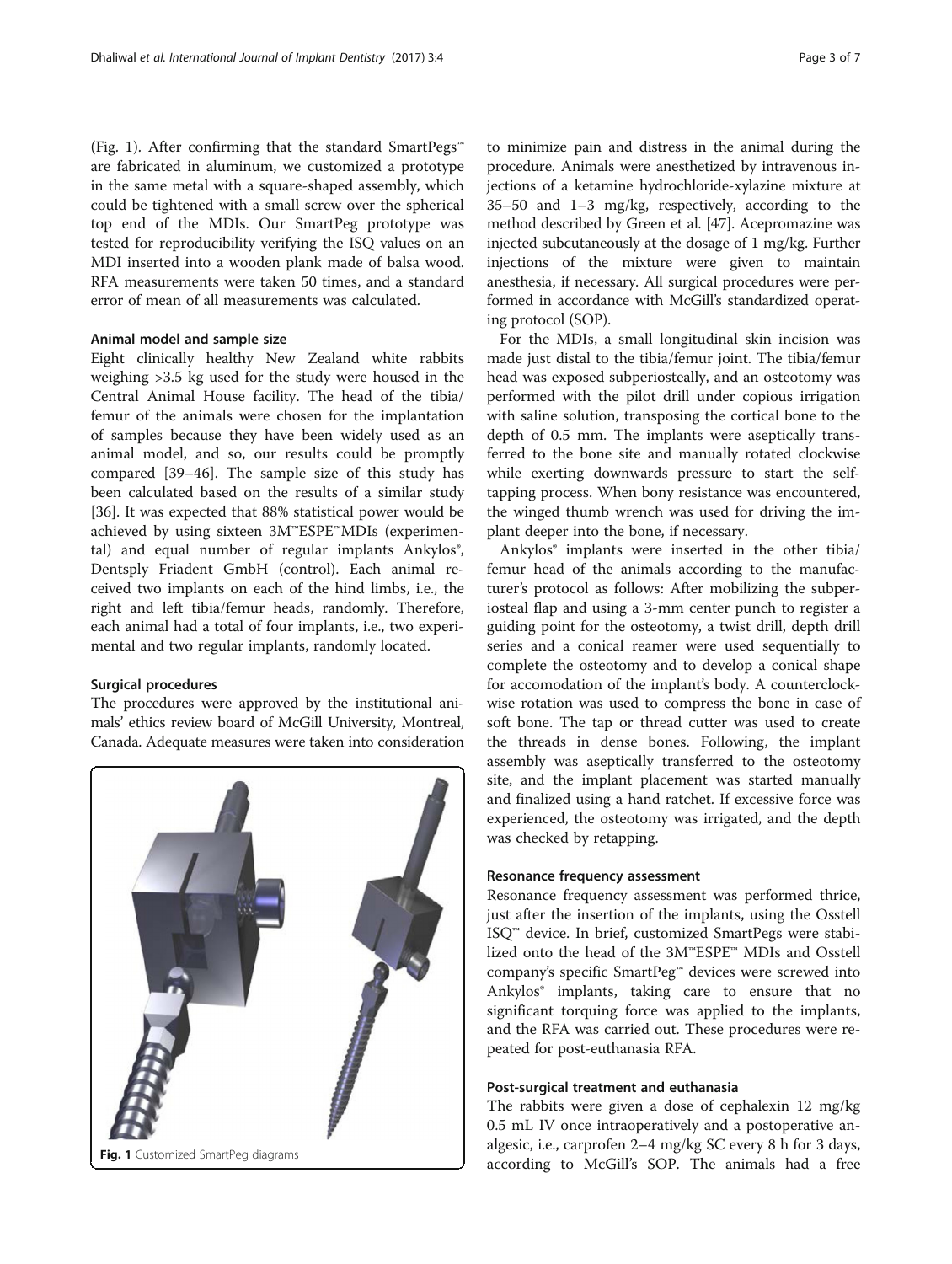access to water and food, and routine daily care followed as per McGill's SOP#524.01. The sutures were removed after 7–10 days, and the animals were euthanized at 6 weeks postoperatively. It has been shown by various authors that this period is adequate to develop a "rigid osseous interface" in rabbits [[30\]](#page-5-0). An overdose of pentobarbital sodium 1 mL/kg intravenously was used for this purpose [[48](#page-6-0)].

## Statistical analyses

ISQ values were averaged and compared between implant types and times using Wilcoxon's matched pairs signed-rank tests at a significance level of  $p < 0.05$ . Statistical analysis was performed with the help of SPSS statistical software version 17.

## Results

The ISQ values obtained while calibrating the customized SmartPeg were similar to in vivo results. Median ISQ values at insertion and at 6 postoperative weeks were 53.3 (IQR 8.3) and 60.5 (5.5) for the 3M™ESPE™M-DIs, and 58.5 (4.75) and 65.5 (9.3) for the Ankylos $\degree$  implants, respectively, with no statistical difference (Figs. 2 and [3\)](#page-4-0). The ISQ values of both 3M™ESPE™ MDI and Ankylos® (Figs. 2 and [3](#page-4-0)) increased significantly from the time of insertion to 6-week post-insertion ( $p < 0.05$ ).

#### Discussion

It is important to measure the Implant Stability Quotient (ISQ) of single-piece mini dental implants as they are becoming increasingly popular, with the concomitant increase in publications demonstrating their high survival and success rates. Although the clinical use of Osstell devices is also increasing, there is lack of studies on its use with single-piece implants, which do not have internal threads. Implant Stability Quotient (ISQ) is an objective and standardized method for measuring implant stability clinically ranging from 55 to 80, with higher values usually observed in the mandible [\[49](#page-6-0)]. The ISQ scale has a non-linear correlation to micro mobility. With more than 700 scientific references, we now know that high stability means >70 ISQ, between 60 and 69 is medium stability, and <60 ISQ is considered as low stability.

The rabbit tibias have been used to determine longitudinal changes in the resonance frequency and measured for over 168 days from the time of implant insertion, and it was observed that resonance frequency values increased over time [\[38\]](#page-5-0).

However, the relationship between the bone density and ISQ is not significant [[50\]](#page-6-0). Therefore, higher ISQ values are a sign of bone anchorage of implants, but the relationship of resonance frequency analysis with bone structure is unclear [[51](#page-6-0)–[53](#page-6-0)]. ISQ values decline in the first 2 weeks after implant insertion, and these changes may be associated with early bone healing and marginal alveolar bone resorption. Bone remodeling reduces primary bone contact. In the early stage after implant placement, the formation of bony callus and increasing lamellar bone in the cortical bone causes major changes in bone density. Therefore, in the healing process, primary bone contact decreases and secondary bone contact increases [\[53,](#page-6-0) [32](#page-5-0)]. Degidi et al. [[54](#page-6-0)] reported that there may also be a discrepancy as the histological analyses is a two-dimensional picture of the threedimensional bone-implant contact.

If the initial ISQ value is high, a small drop in stability normally levels out with time. A big drop in stability or decrease should be taken as a warning sign. Lower values are expected to be higher after the healing period.

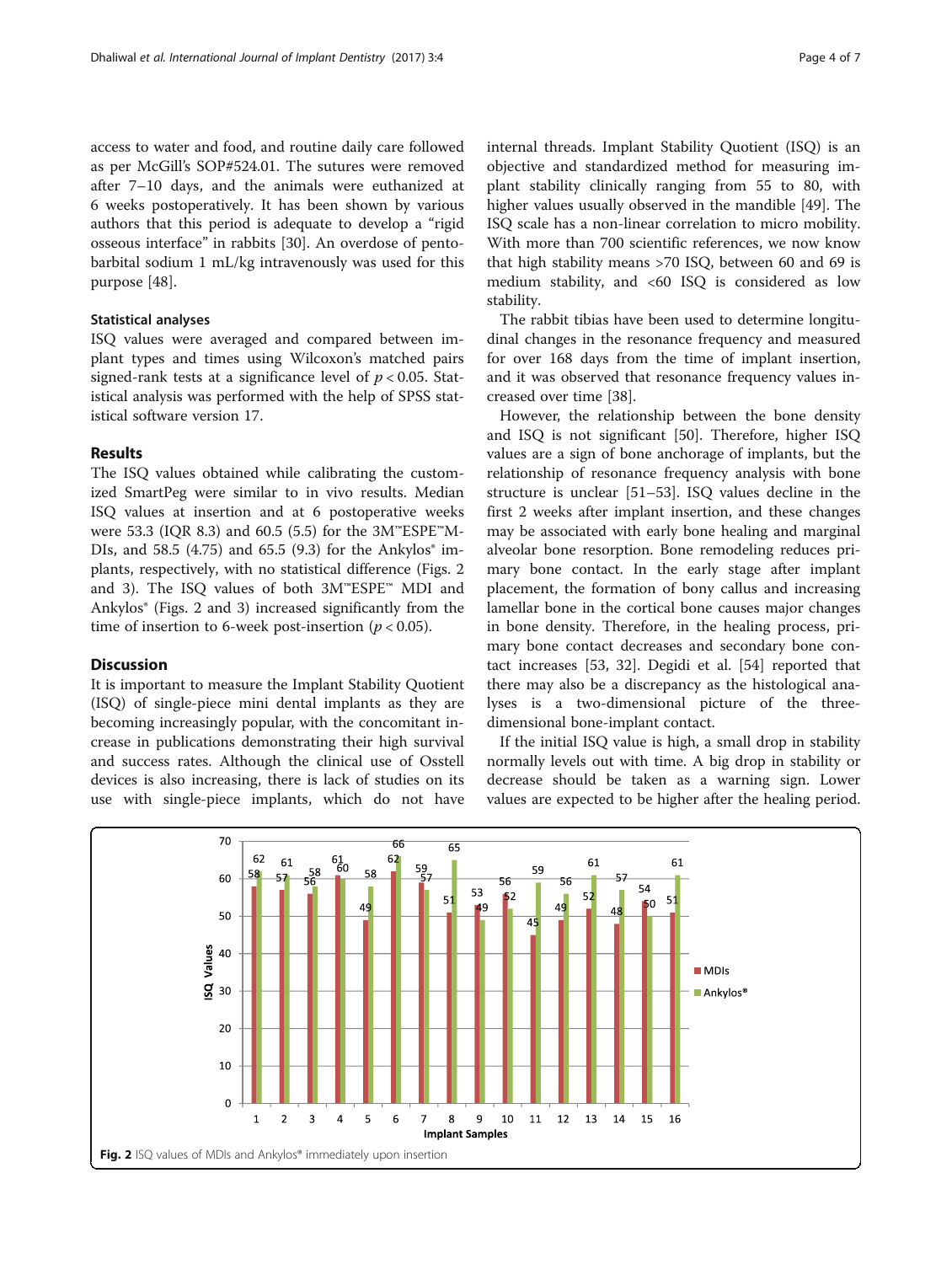<span id="page-4-0"></span>

The opposite could be a sign of an unsuccessful implant, and actions should be taken accordingly.

Studies have shown that the resonance frequency value is greatly associated with the quantity of bone-implant contact [[31](#page-5-0), [38\]](#page-5-0). There is a positive correlation between resonance frequency analysis and histomorphometric measurements [\[37\]](#page-5-0). In our histological study previously reported, similar findings were demonstrated [\[55](#page-6-0)].

Our results indicate that both types of implants achieved primary and secondary stability.

Several measurements may be more dependable than single measures; therefore, it may be important to measure resonance frequency multiple times and average the values in order to obtain the most reliable assessment. While reliability of resonance frequency analysis has not been established in the past for these mini dental implants used for overdentures, studies have shown similar or lower levels of reliability for regular dental implants [\[56\]](#page-6-0).

In general, there was an increase in the ISQ values in both groups, which may be related to enhancement of rigidity between the implants and neighboring tissues and largely with the changes at the bone-implant interface. It has been demonstrated that there is a development of woven bone surrounding the implants 1 week following placement in the rabbit tibia. This scantily organized bone is resorbed by osteoclasts and slowly remodeled into the lamellar bone and gets more compacted around the implant surface and remodeled to become a mature bone over a period of 42 days [\[38](#page-5-0), [57](#page-6-0)]. There seems to be minimal changes in the resonance frequency after this period. Our results are in concurrence with the study by Meredith et al. [\[38](#page-5-0)].

As there are no studies that provide data based on resonance frequency measurements for single-piece MDIs,

the exact RFA threshold values for MDIs may have to be identified with more studies conducted in vivo.

The resonance frequency assessment with a customized SmartPeg would be a useful tool to provide clinically useful information about the condition of the boneimplant interface of 3M™ ESPE™MDIs. Frequently, implant failures are associated with biomechanical reasons; implant stability assessment can reduce this to a great extent. The higher the RFA value, the higher the success in implant treatment and the lower the risk for failure in the future. On the other hand, lower RFA values may indicate greater risk for implant complications. The MDIs are usually immediately loaded. Resonance frequency measurement technique is also of value in evaluating the immediate loading implants [[58\]](#page-6-0). The results of the present study are encouraging and show that it is possible to measure ISQ for these single-piece MDIs. This study is the first of its kind and similar type of studies should be conducted among humans, to make the results more meaningful and generalizable.

## Conclusions

The results of this animal study indicate that ISQ measurement of these single-piece MDIs is possible with the help of a custom-made SmartPeg and that 3M™ESPE™M-DIs attain primary and secondary stability at the same levels as standard implants in the rabbit tibia.

#### Authors' contributions

JSD carried out the experiments and drafted the manuscript, RA conceived the study and helped in revising the manuscript, AF contributed to the designing the SmartPeg, SK helped in the data analysis, JSF participated in this study's design and overall coordination. All authors read and approved the final manuscript.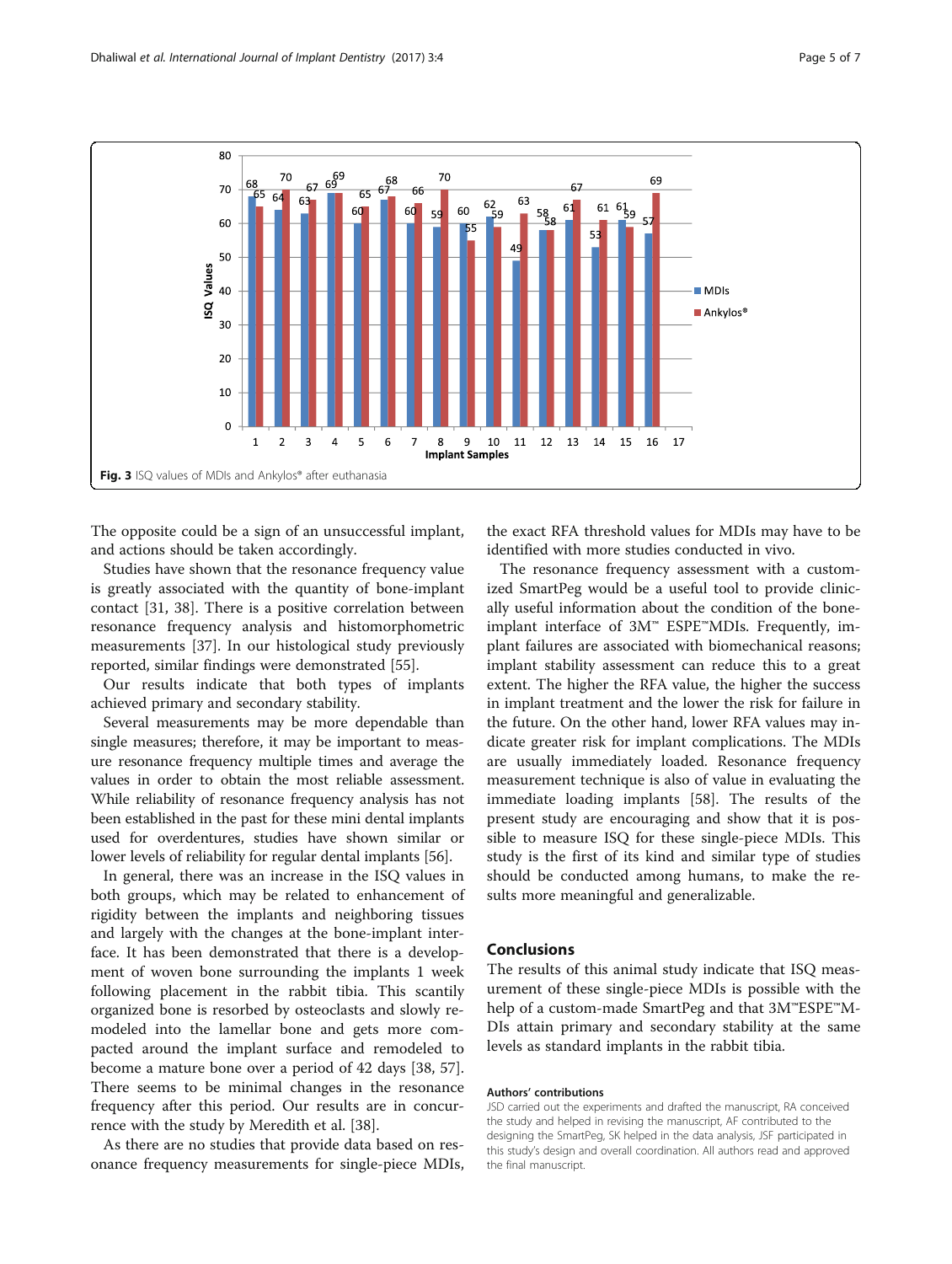#### <span id="page-5-0"></span>Competing interests

Jagjit Singh Dhaliwal, Rubens F. Albuquerque Jr, Ali Fakhry, Sukhbir Kaur, and Jocelyne S. Feine declare that they have no competing interests.

#### Ethics approval

IRB approval, Animal Use Protocol # 2012-7221, was provided by Suzanne Smith, Director of the Animal Compliance, McGill University, Montreal, Canada.

#### Author details

<sup>1</sup>Faculty of Dentistry, McGill University, 2001 McGill College Avenue, Suite 500, Montreal, Quebec H3A 1G1, Canada. <sup>2</sup> Faculty of Dentistry of Ribeirão Preto, University of São Paulo, Ribeirão Preto, SP, Brazil. <sup>3</sup>Department of Zoology, Panjab University, Chandigarh, India. <sup>4</sup>PAPRSB Institute of Health Sciences, Universiti Brunei Darussalam, Brunei Darussalam.

#### Received: 9 November 2016 Accepted: 13 January 2017 Published online: 01 February 2017

#### References

- Branemark PI, Adell R, Breine U, Hansson BO, Lindstrom J, Ohlsson A. Intraosseous anchorage of dental prostheses. I. Experimental studies. Scand J Plast Reconstr Surg. 1969;3(2):81–100. Epub 1969/01/01.
- 2. Meredith N. Assessment of implant stability as a prognostic determinant. Int J Prosthodont. 1998;11(5):491–501. Epub 1999/01/29.
- 3. Lioubavina-Hack N, Lang NP, Karring T. Significance of primary stability for osseointegration of dental implants. Clin Oral Implants Res. 2006;17(3):244– 50. Epub 2006/05/05.
- 4. Albrektsson T, Dahl E, Enbom L, Engevall S, Engquist B, Eriksson AR, et al. Osseointegrated oral implants. A Swedish multicenter study of 8139 consecutively inserted nobelpharma implants. J Periodontol. 1988;59(5):287– 96. Epub 1988/05/01.
- 5. Bornstein MM, Valderrama P, Jones AA, Wilson TG, Seibl R, Cochran DL. Bone apposition around two different sandblasted and acid-etched titanium implant surfaces: a histomorphometric study in canine mandibles. Clin Oral Implants Res. 2008;19(3):233–41. Epub 2008/01/08.
- 6. Bulard RA, Vance JB. Multi-clinic evaluation using mini-dental implants for long-term denture stabilization: a preliminary biometric evaluation. Compend Contin Educ Dent. 2005;26(12):892–7. Epub 2006/01/05.
- 7. Diedrich P, Fritz U, Kinzinger G, Angelakis J. Movement of periodontally affected teeth after guided tissue regeneration (GTR)—an experimental pilot study in animals. J Orofac Orthop. 2003;64(3):214–27. Epub 2003/07/02.
- 8. Buchter A, Kleinheinz J, Wiesmann HP, Jayaranan M, Joos U, Meyer U. Interface reaction at dental implants inserted in condensed bone. Clin Oral Implants Res. 2005;16(5):509–17. Epub 2005/09/17.
- Kwon KR, Sachdeo A, Weber HP. Achieving immediate function with provisional prostheses after implant placement: a clinical report. J Prosthet Dent. 2005;93(6):514–7. Epub 2005/06/09.
- 10. Kokubo Y, Ohkubo C. Occlusion recording device for dental implantsupported restorations. J Prosthet Dent. 2006;95(3):262–3. Epub 2006/03/18.
- 11. Ohkubo C, Kobayashi M, Suzuki Y, Sato J, Hosoi T, Kurtz KS. Evaluation of transitional implant stabilized overdentures: a case series report. J Oral Rehabil. 2006;33(6):416–22. Epub 2006/05/05.
- 12. Campelo LD, Camara JR. Flapless implant surgery: a 10-year clinical retrospective analysis. Int J Oral Maxillofac Implants. 2002;17(2):271–6. Epub 2002/04/18.
- 13. Shatkin TE, Oppenheimer BD, Oppenheimer AJ. Mini dental implants for long-term fixed and removable prosthetics: a retrospective analysis of 2514 implants placed over a five-year period. Compend Contin Educ Dent. 2007; 28(2):92–9. quiz 100-1. Epub 2007/02/27.
- 14. Griffitts TM, Collins CP, Collins PC. Mini dental implants: an adjunct for retention, stability, and comfort for the edentulous patient. Oral Surg Oral Med Oral Pathol Oral Radiol Endod. 2005;100(5):e81–4. Epub 2005/10/26.
- 15. Albrektsson T, Sennerby L. State of the art in oral implants. J Clin Periodontol. 1991;18(6):474–81. Epub 1991/07/01.
- 16. Atsumi M, Park SH, Wang HL. Methods used to assess implant stability: current status. Int J Oral Maxillofac Implants. 2007;22(5):743–54. Epub 2007/11/03.
- 17. Davies JE. Mechanisms of endosseous integration. Int J Prosthodont. 1998; 11(5):391–401. Epub 1999/01/29.
- 18. Romanos GE. Bone quality and the immediate loading of implants-critical aspects based on literature, research, and clinical experience. Implant Dent. 2009;18(3):203–9. Epub 2009/06/11.
- 19. Cawley P, Pavlakovic B, Alleyne DN, George R, Back T, Meredith N. The design of a vibration transducer to monitor the integrity of dental implants. Proc Inst Mech Eng H J Eng Med. 1998;212(4):265–72. Epub 1998/10/14.
- 20. Szmukler-Moncler S, Salama H, Reingewirtz Y, Dubruille JH. Timing of loading and effect of micromotion on bone-dental implant interface: review of experimental literature. J Biomed Mater Res. 1998;43(2):192–203. Epub 1998/06/10.
- 21. Wilmes B, Rademacher C, Olthoff G, Drescher D. Parameters affecting primary stability of orthodontic mini-implants. J Orofac Orthop. 2006;67(3): 162–74. Epub 2006/06/01.
- 22. Boice GW, Kraut RA. Maxillary denture retention using rare earth magnets and endosteal implants. Int J Oral Implantol. 1991;7(2):23–7. Epub 1991/01/01.
- 23. Sullivan DY, Sherwood RL, Collins TA, Krogh PH. The reverse-torque test: a clinical report. Int J Oral Maxillofac Implants. 1996;11(2):179–85. Epub 1996/03/01.
- 24. Branemark R, Ohrnell LO, Nilsson P, Thomsen P. Biomechanical characterization of osseointegration during healing: an experimental in vivo study in the rat. Biomaterials. 1997;18(14):969–78. Epub 1997/07/01.
- 25. Branemark R, Ohrnell LO, Skalak R, Carlsson L, Branemark PI. Biomechanical characterization of osseointegration: an experimental in vivo investigation in the beagle dog. J Orthop Res. 1998;16(1):61–9. Epub 1998/05/09.
- 26. Ersanli S, Karabuda C, Beck F, Leblebicioglu B. Resonance frequency analysis of one-stage dental implant stability during the osseointegration period. J Periodontol. 2005;76(7):1066–71. Epub 2005/07/16.
- 27. Bornstein MM, Chappuis V, von Arx T, Buser D. Performance of dental implants after staged sinus floor elevation procedures: 5-year results of a prospective study in partially edentulous patients. Clin Oral Implants Res. 2008;19(10):1034–43. Epub 2008/10/03.
- 28. Boronat Lopez A, Balaguer Martinez J, Lamas Pelayo J, Carrillo Garcia C, Penarrocha DM. Resonance frequency analysis of dental implant stability during the healing period. Med Oral Patol Oral Cir Bucal. 2008;13(4):E244–7. Epub 2008/04/02.
- 29. Quesada-Garcia MP, Prados-Sanchez E, Olmedo-Gaya MV, Munoz-Soto E, Gonzalez-Rodriguez MP, Valllecillo-Capilla M. Measurement of dental implant stability by resonance frequency analysis: a review of the literature. Med Oral Patol Oral Cir Bucal. 2009;14(10):e538–46. Epub 2009/08/15.
- 30. Guler AU, Duran I, Yucel AC, Ozkan P. Effects of air-polishing powders on color stability of composite resins. J Appl Oral Sci. 2011;19(5):505–10. Epub 2011/09/17.
- 31. Friberg B, Sennerby L, Meredith N, Lekholm U. A comparison between cutting torque and resonance frequency measurements of maxillary implants. A 20-month clinical study. Int J Oral Maxillofac Surg. 1999;28(4): 297–303. Epub 1999/07/23.
- 32. Barewal RM, Oates TW, Meredith N, Cochran DL. Resonance frequency measurement of implant stability in vivo on implants with a sandblasted and acid-etched surface. Int J Oral Maxillofac Implants. 2003;18(5):641–51. Epub 2003/10/29.
- 33. Glauser R, Sennerby L, Meredith N, Ree A, Lundgren A, Gottlow J, et al. Resonance frequency analysis of implants subjected to immediate or early functional occlusal loading. Successful vs. failing implants. Clin Oral Implants Res. 2004;15(4):428–34. Epub 2004/07/14.
- 34. Sjostrom M, Lundgren S, Nilson H, Sennerby L. Monitoring of implant stability in grafted bone using resonance frequency analysis. A clinical study from implant placement to 6 months of loading. Int J Oral Maxillofac Surg. 2005;34(1):45–51. Epub 2004/12/25.
- 35. Gallucci GO, Belser UC, Bernard JP, Magne P. Modeling and characterization of the CEJ for optimization of esthetic implant design. Int J Periodontics Restorative Dent. 2004;24(1):19–29. Epub 2004/02/27.
- 36. Meredith N, Book K, Friberg B, Jemt T, Sennerby L. Resonance frequency measurements of implant stability in vivo. A cross-sectional and longitudinal study of resonance frequency measurements on implants in the edentulous and partially dentate maxilla. Clin Oral Implants Res. 1997;8(3):226–33. Epub 1997/06/01.
- 37. Meredith N, Alleyne D, Cawley P. Quantitative determination of the stability of the implant-tissue interface using resonance frequency analysis. Clin Oral Implants Res. 1996;7(3):261–7. Epub 1996/09/01.
- 38. Meredith N, Shagaldi F, Alleyne D, Sennerby L, Cawley P. The application of resonance frequency measurements to study the stability of titanium implants during healing in the rabbit tibia. Clin Oral Implants Res. 1997;8(3): 234–43. Epub 1997/06/01.
- 39. Steigenga J, Al-Shammari K, Misch C, Nociti Jr FH, Wang HL. Effects of implant thread geometry on percentage of osseointegration and resistance to reverse torque in the tibia of rabbits. J Periodontol. 2004;75(9):1233–41. Epub 2004/11/02.
- 40. Le Guehennec L, Goyenvalle E, Lopez-Heredia MA, Weiss P, Amouriq Y, Layrolle P. Histomorphometric analysis of the osseointegration of four